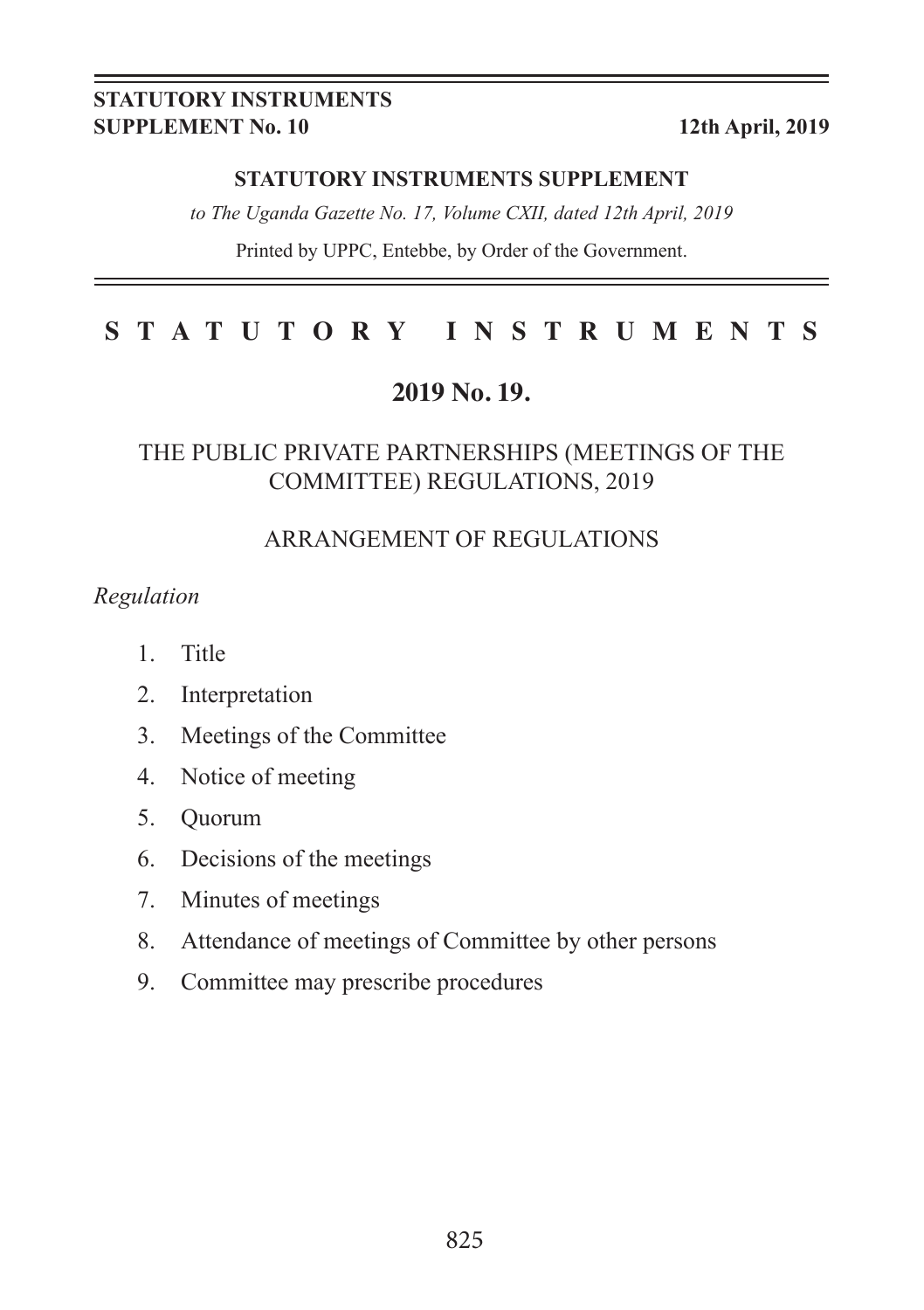## **STATUTORY INSTRUMENTS**

#### **2019 No. 19.**

# **The Public Private Partnerships (Meetings of the Committee) Regulations, 2019**

*(Made under section 8 (2) of the Public Private Partnerships Act, 2015)*

In Exercise of the powers conferred upon the Minister responsible for finance by section 8 (2) of the Public Private Partnerships Act, 2015, these Regulations are made this 7th day of February, 2019.

#### **1. Title**

These Regulations may be cited as the Public Private Partnerships (Meetings of the Committee) Regulations, 2019.

### **2. Interpretation**

In these Regulations unless the context otherwise requires—

"Act" means the Public Private Partnerships Act, 2015;

"Committee" means the Public Private Partnerships Committee established under section 5 of the Act.

# **3. Meetings of the Committee**

(1) The meetings of the Committee shall be convened by the Chairperson of the Committee and the Committee shall meet at any place in Uganda as the Chairperson may determine.

(2) The Committee shall have at least four meetings every financial year and may hold other meetings as may be necessary for the purposes of carrying out its functions as prescribed under the Act.

(3) A meeting of the Committee shall be presided over by the Chairperson or, in the absence of the Chairperson, by the Vice-Chairperson.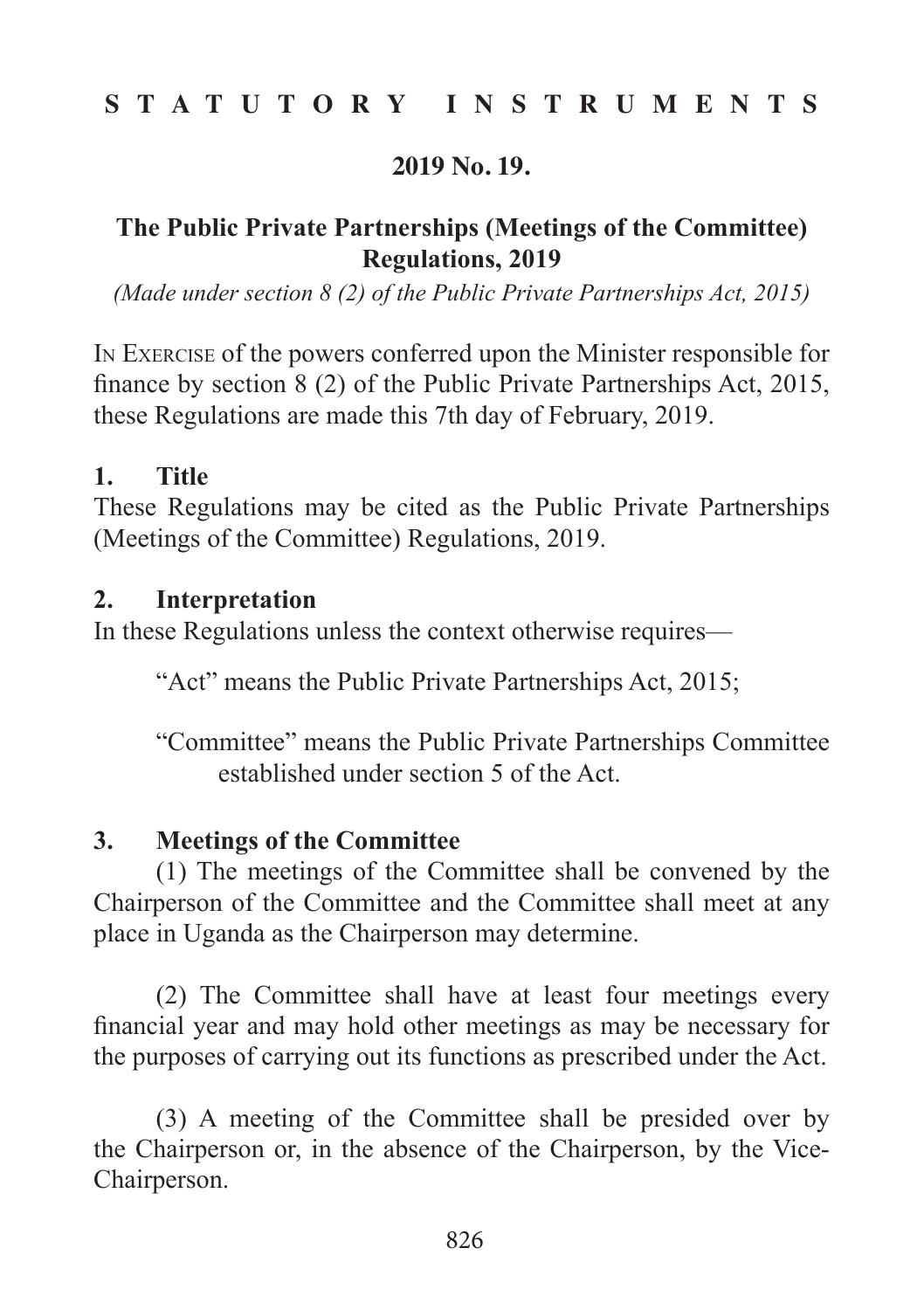(4) Where the Chairperson and the Vice Chairperson are absent, the members shall appoint from among themselves, a person to chair the meeting of the Committee.

# **4. Notice of meeting**

(1) The notice of a meeting of the Committee shall be given in writing to each member of the Committee and to each person who may be entitled to participate in the meeting, at least seven days before the day of the meeting.

(2) Notwithstanding subregulation (1), where due to the urgency of a particular matter, it is not possible to give notice as required by the subregulation, a meeting shall be called upon giving a shorter notice.

(3) The Chairperson may, at his or her discretion or at a written request made by at least half of the members of the Committee, with a seven days' notice, convene an extraordinary meeting of the Committee.

# **5. Quorum**

The quorum at a meeting shall be six members of the Committee, present at the meeting.

# **6. Decisions of the meetings**

(1) The decisions of Committee shall be by the consensus of the members present at a meeting.

(2) The validity of the proceedings of the Committee shall not be affected by a vacancy in the membership of the Committee or by any defect in the appointment of a member or by reason that a person who is not entitled so to do, took part in the proceedings.

(3) Where any person has a personal or fiduciary interest in any matter before the Committee, and is present at a meeting of the Committee at which the matter is the subject of consideration, that person shall as soon as is practicable at the commencement of the